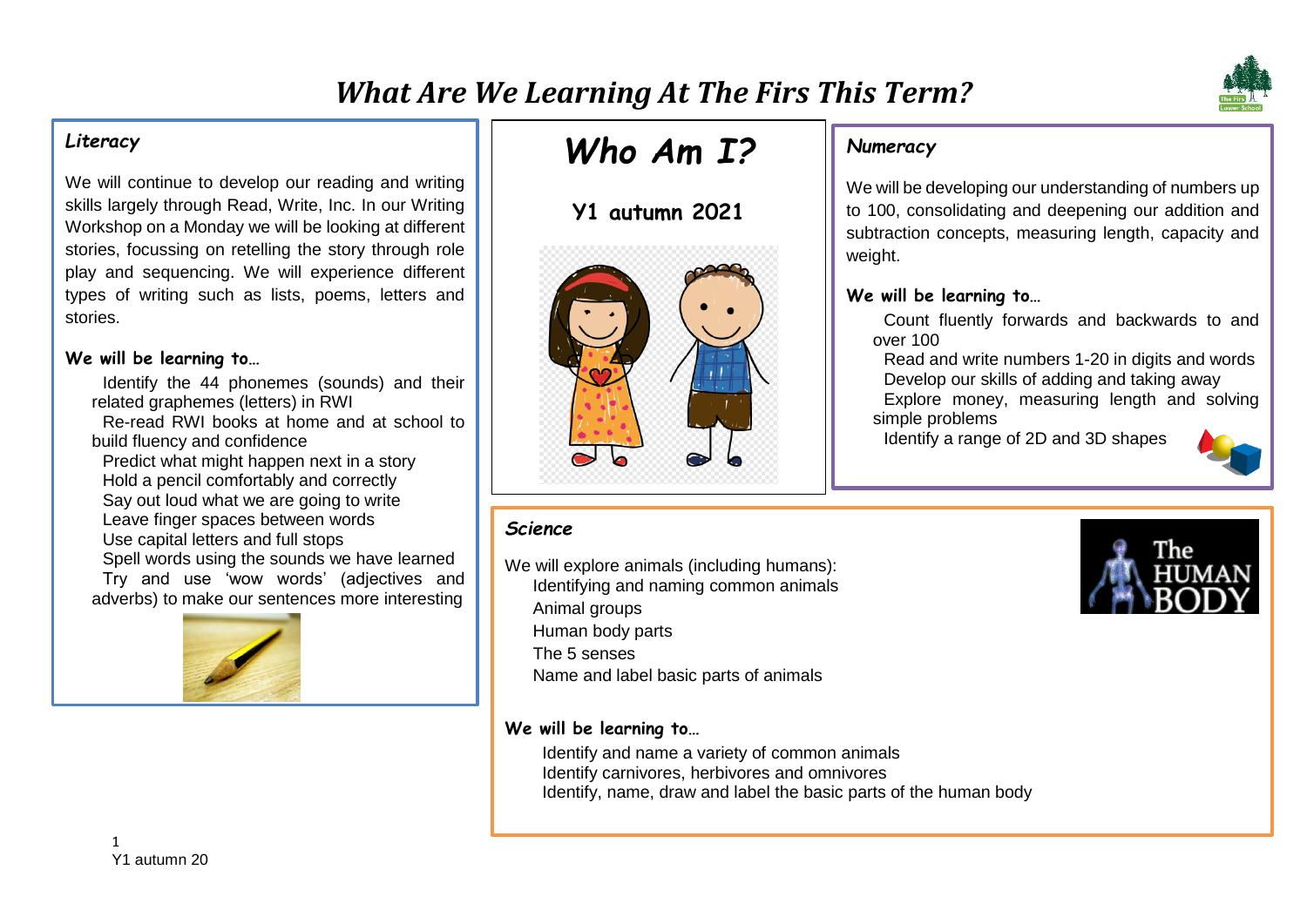# *What Are We Learning At The Firs This Term?*



*In Geography* we will be learning about where we live in relation to the United Kingdom. We will be learning about our local area and the human and physical features within our area. We will be looking at creating maps with appropriate landmarks.

#### **We will be learning to…**

Name, locate and identify characteristics of the four countries and capital cities of the United Kingdom

Use maps to locate the four countries and capital cities of UK and its surrounding seas Use basic geographical vocabulary to refer to Key human features

In **Design Technology** we will be exploring different types of masks from around the world and looking at the materials, decoration and purposes of each mask.

## **We will be learning to…**

Draw on their own experience to help generate ideas.

Suggest ideas and explain what they are going to do.

Model their ideas in card and paper.

Develop their design ideas applying findings from their earlier research.

With help measure, mark out, cut and shape a range of materials.

Use tools e.g. scissors and a hole punch safely.

2 components together using a variety of temporary methods e.g. glues or masking Assemble, join and combine materials and tape.

# *What else can I do at home?*

Read every day Practice spellings and sounds Practice number bonds Practise counting in 1s, 2s, 5s and 10s Look for shapes in the environment Play shops at home and talk about and count out money Talk about animals and animal groups.

# *Who Am I?*

# **Y1 Autumn 2021**



*In Computing* we will learn basic skills such as mouse control, keyboard skills and develop our draw, fill, and shape techniques and design pictures.

# **We will be learning to…**

Show an awareness of the range of devices and tools they encounter in everyday life

Use a range of simple tools in a paint package / image manipulation software to create / modify a picture.

Work with support, to use a word processor, to communicate an idea or story, incorporating pictures.

*In History* we will learn about Toys from the past and compare them with present day toys.

## **We will be learning to…**

Understanding the difference between 'old' and 'new'. Knowing words connected with the passing of time. Understanding the differences and similarities between how people played in the past and now. Understand that design and materials used can indicate whether a toy is old or new. Develop an understanding of some of the toys used in

Victorian times.

*In Art* we will be looking at Pattern. We will be exploring how to create lines, exploring primary colours and exploring the artwork of Kandinsky to create our own pieces.

## **We will be learning to…**

I can choose the right size brush for the task.

I can use a paintbrush to dab, smooth, wash, sponge, stipple and stroke and make lines, blobs, dots and dashes.

I can paint within the lines.

I can paint pictures of what I see.

I can name the primary and secondary colours.

I can say how an artist has used colour.